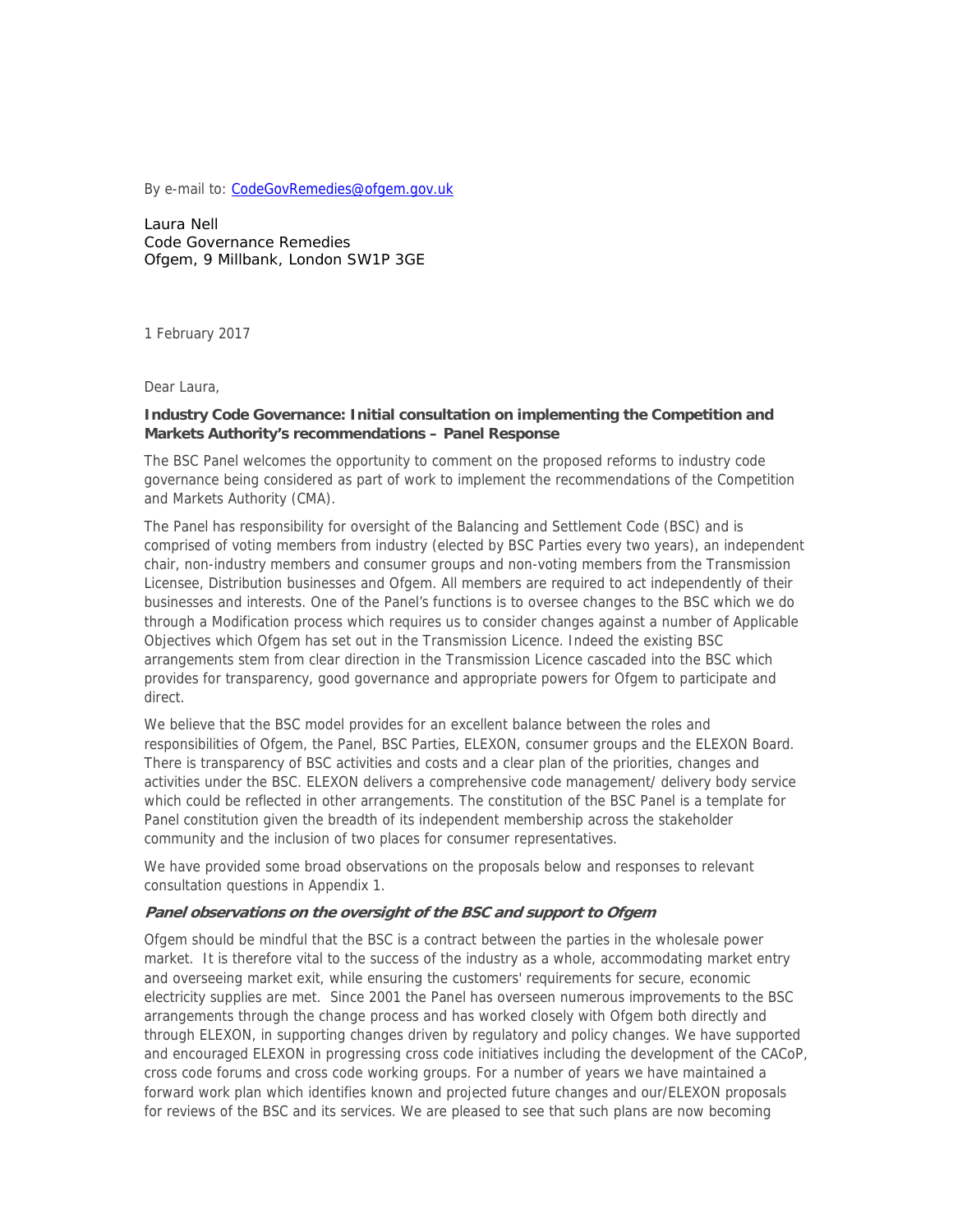standard across other codes. We have supported ELEXON's role in developing a single cross code plan (recently published) which may be a precursor to the materials which would assist Ofgem in planning strategic change.

## Strategic direction would be useful to the industry

The Panel believes there is merit in setting a strategic direction for industry and supporting more coordination will benefit industry and consumers.

#### Licensing and competition for licences is not needed and could be counterproductive

Ofgem needs to provide specific evidence of the benefits of licensing (and competition for licensing) for BSC services. The Panel can identify no benefits itself. We do not believe a broader competitive licensing regime would benefit other code services either. There is no evidence that competitive licensing would help smaller parties or consumers, and Ofgem also needs to evaluate all potential costs of moving to its proposed regime.

Competing for Licences also has potential unforeseen consequences and any comparison to the benefits to the Offshore Transmission Owners (OFTOs)regime is highly misleading (especially in the absence of any cost benefit analysis for code licensing).

By making code bodies accountable to Ofgem via a licence, Ofgem is fundamentally changing their role and responsibilities. Under the BSC, ELEXON is currently seen as a trusted, independent, reliable market expert, highly regarded by industry, the regulator and government for its services, views and support. This independence will be lost if ELEXON is seen to simply be an agent of the regulator.

Ofgem is going beyond the CMA's intended remedy to simply have greater code coordination and the Panel has great concerns with the package of proposals. There is a good argument that a far better alternative is building on current arrangements with far deeper engagement by Ofgem representatives in the current Code activities.

### There is already good competition in existing BSC services to keep costs down

The Panel notes that competition occurs under the BSC through the BSC Agent services that are tendered by and managed by ELEXON. These BSC Agents (or subcontractors) currently equate to over 45% of ELEXON's total cost base<sup>1</sup>. We recognise that there may be some scope to extend competition in outsourced activities to other codes.

### The Consultative Board may not fit with existing governance bodies

Ofgem's suggestions on the way the consultative board will interact with existing governance arrangements and on its roles and responsibilities lack sufficient detail to provide good comment. We believe there is significant danger of introducing more costs and bureaucracy into the system. Any change should not introduce additional bureaucracy or act as an impediment to change and the scope and powers of the consultative board need to better understood before we can comment further.

The end to end governance of the new regime needs clear accountability and the right checks and balances. Code licence holders should not be penalised due to the inaction or failure to comply of code signatories/users.

#### Ofgem should ensure that current code governance improvements work effectively

Ofgem recently introduced its third phase of Code Governance Reforms (CGR3) and we do not believe these have had sufficient time to bed in. Both the SCR process and the CGR3 changes are good vehicles for industry modifications that cut across several Codes (the SCR is an excellent process to

l,

<sup>&</sup>lt;sup>1</sup> See ELEXON Business Plan, issued annually to industry for comment.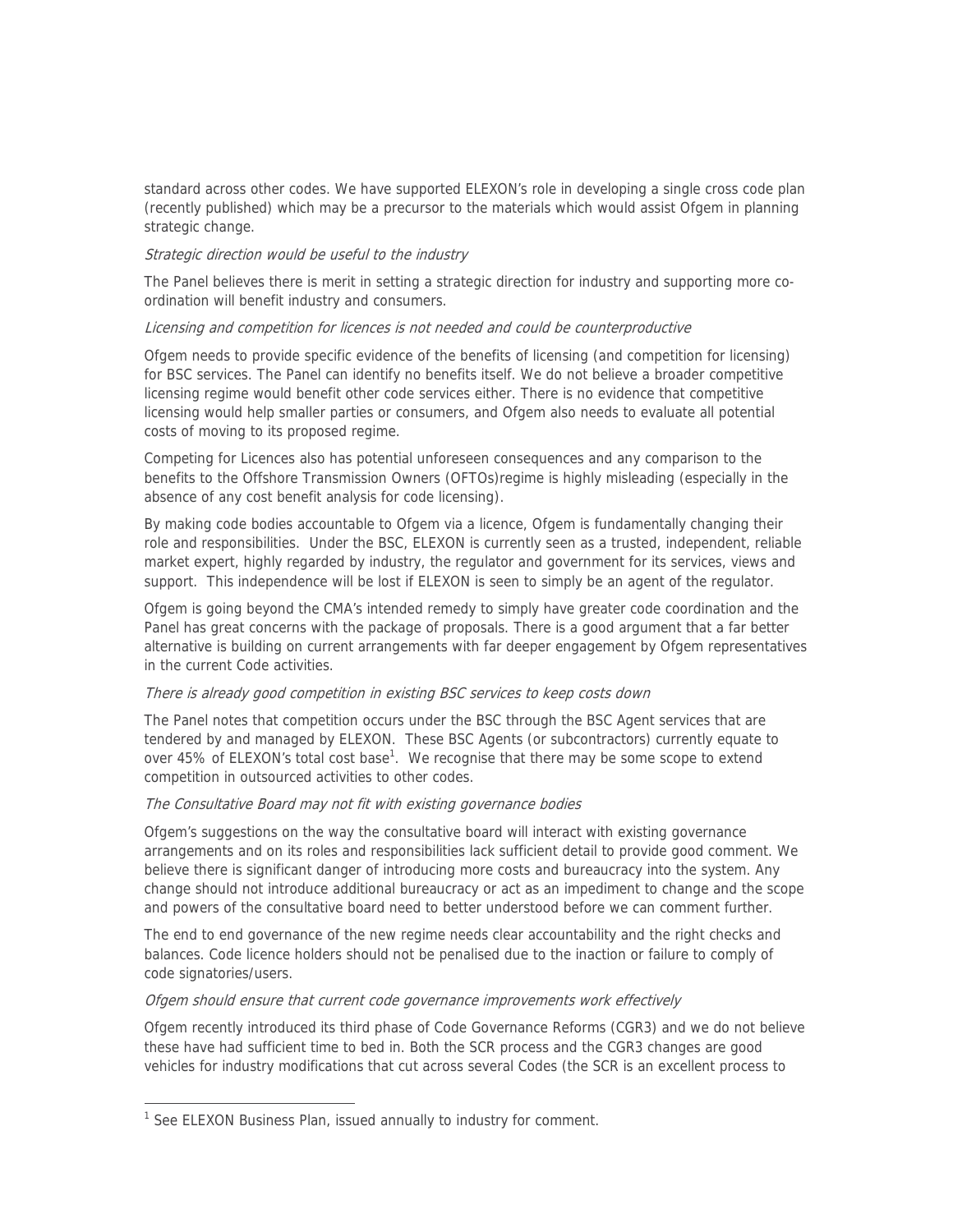get detailed stakeholder views). It would be far better to make these processes work than introduce further change again.

#### Ofgem should proactively engage in existing governance arrangements

Ofgem as the regulator and decision maker on material industry change has an important role in contributing to industry debate and change progression. Ofgem needs to ensure it can support the changes going through industry with informed personnel who can contribute and provide appropriate steer when necessary. Ofgem representatives do attend the Panel, issue groups and modification workgroups but the extent of their guidance and comment has significantly decreased over the last 5 years. We encourage Ofgem to ensure that its representatives are able to provide an Ofgem view at the earliest stage and engage in Code changes and Panels as much as possible.

#### Scale of change and industry effort in supporting existing initiatives

There is a substantial body of industry change already underway (including half hourly settlement, faster/reliable switching, smart rollout, project NEXUS, implementing European codes). The impact on the resources and efficient delivery of the current work should be understood as licensing is likely to be a major distraction for those bodies who are responsible for supporting and delivering change between now and 2019. Smaller Parties may struggle to engage in even more governance change especially when the objectives and benefits of such change have not been clearly articulated by Ofgem.

## **Continued engagement with Ofgem**

If you would like to discuss any areas of our response, please contact me by email, Michael.gibbons@elexon.co.uk.

Yours sincerely,

Michael Gibbons Chair, BSC Panel

Dr Phil Hare Deputy Chair, BSC Panel

List of enclosures

Appendix 1 – Responses to specific consultation questions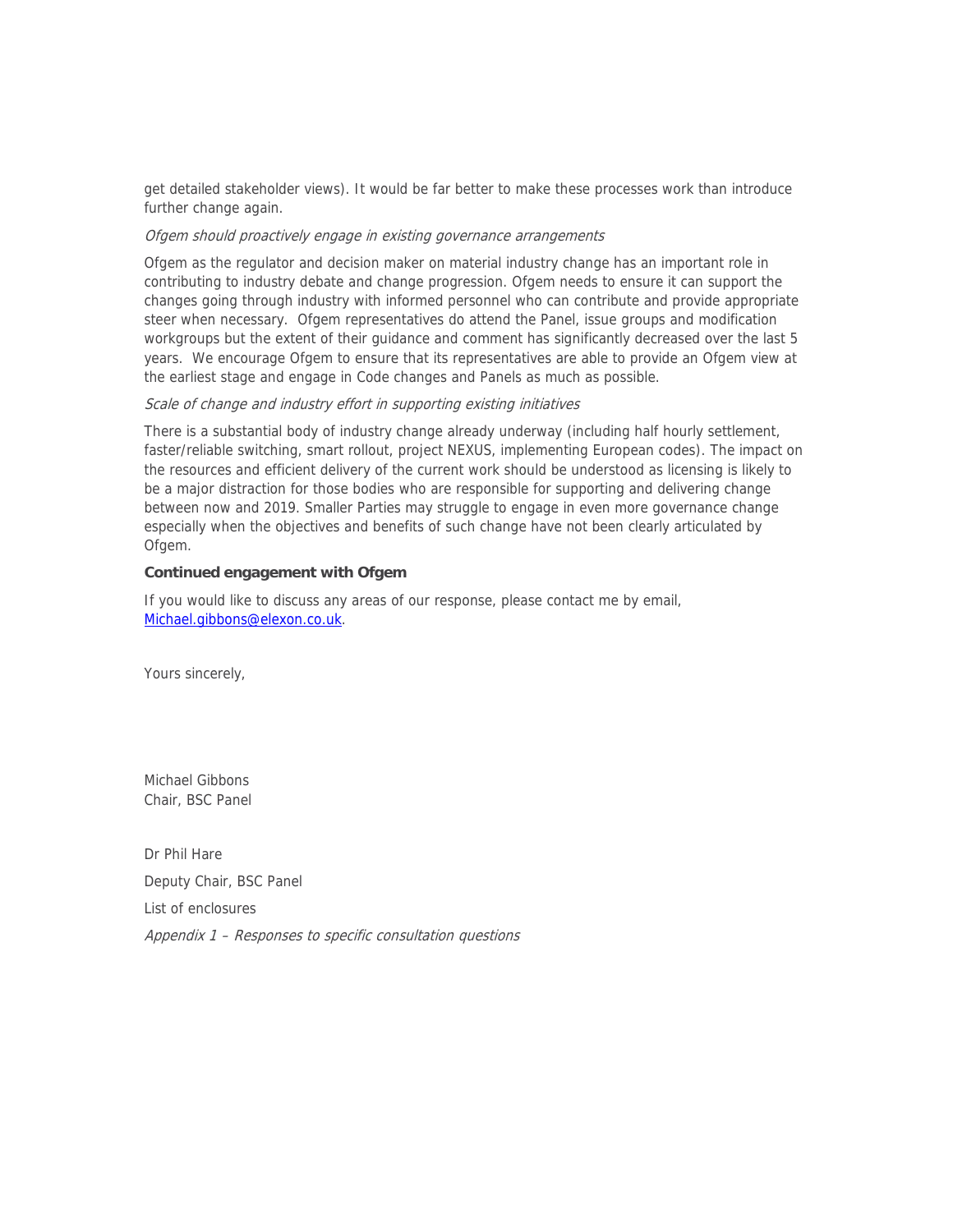## **Appendix 1 – Responses to specific consultation questions**

#### **CHAPTER: Two: Scope of the new arrangements**

**Question 1:** Do you agree that the codes and functions we have identified (i.e. the codes within the scope of the CACoP and their associated central system delivery functions) should be within scope of the new regime?

The Panel believes that any new regime should apply to codes equally. However the Panel does not believe that the case has been made to introduce licensing as part of a new regime, however we do see benefit in the setting of a strategic direction for industry on cross-codes issues.

Is there a clear cost benefit for the proposal to introduce a competitive licensing regime? Whilst we recognise that the CMA proposed that licensing should be introduced, it was vague on the concept of any competitive regime. Ofgem should consider whether the effort and costs of introducing further governance and competing for code services under a licence regime will deliver benefits for consumers (and how). Whilst we understand that Ofgem may believe that a licence regime will give it greater control the Panel does not believe that licensing is necessary in order to deliver the objective in Ofgem's consultation.

The Panel offer the following views and observations:

- There is a tremendous body of work industry and code bodies are committed to which are geared to delivering benefits for consumers (for example - project NEXUS, the major infrastructure challenge of the smart meter rollout, half hourly settlement projects and faster, reliable switching). There is a risk that industry, Ofgem and especially code body resources could be strained if focus turns to establishing and competing for licences for code services.
- In addition to the GB driven change there is a substantial amount of effort required to implement the changes within the GB framework of the European network codes. Code bodies are already committed to working together to ensure cross code development of changes and planning.
	- o It would seem prudent to see if the existing bodies and Panels could deliver on this far reaching cross code change programme using the mechanisms Ofgem has just recently introduced under CGR3
	- o An alternative view is that part of the complexity of the implementation of the European network codes is due to the fragmentation of codes in GB and therefore instead of licensing, maybe code consolidation would be more appropriate?
- We do not believe there has there been sufficient time for the CGR3 changes to embed themselves and demonstrate if they work.
- What are the consequences of moving to a competitive licensing regime? If code bodies are to compete to provide their existing service, who will conduct the tender process? Do Code administrators or Ofgem have the necessary skills to respond to and/or implement competitive tenders? Who will fund these additional resources? How will Ofgem measure whether the changes are delivering value for money or working to the benefit of the customers? What will the costs of any competitive process be? How many staff will be needed in Ofgem and Code Administrators to administer the new regime on a daily basis?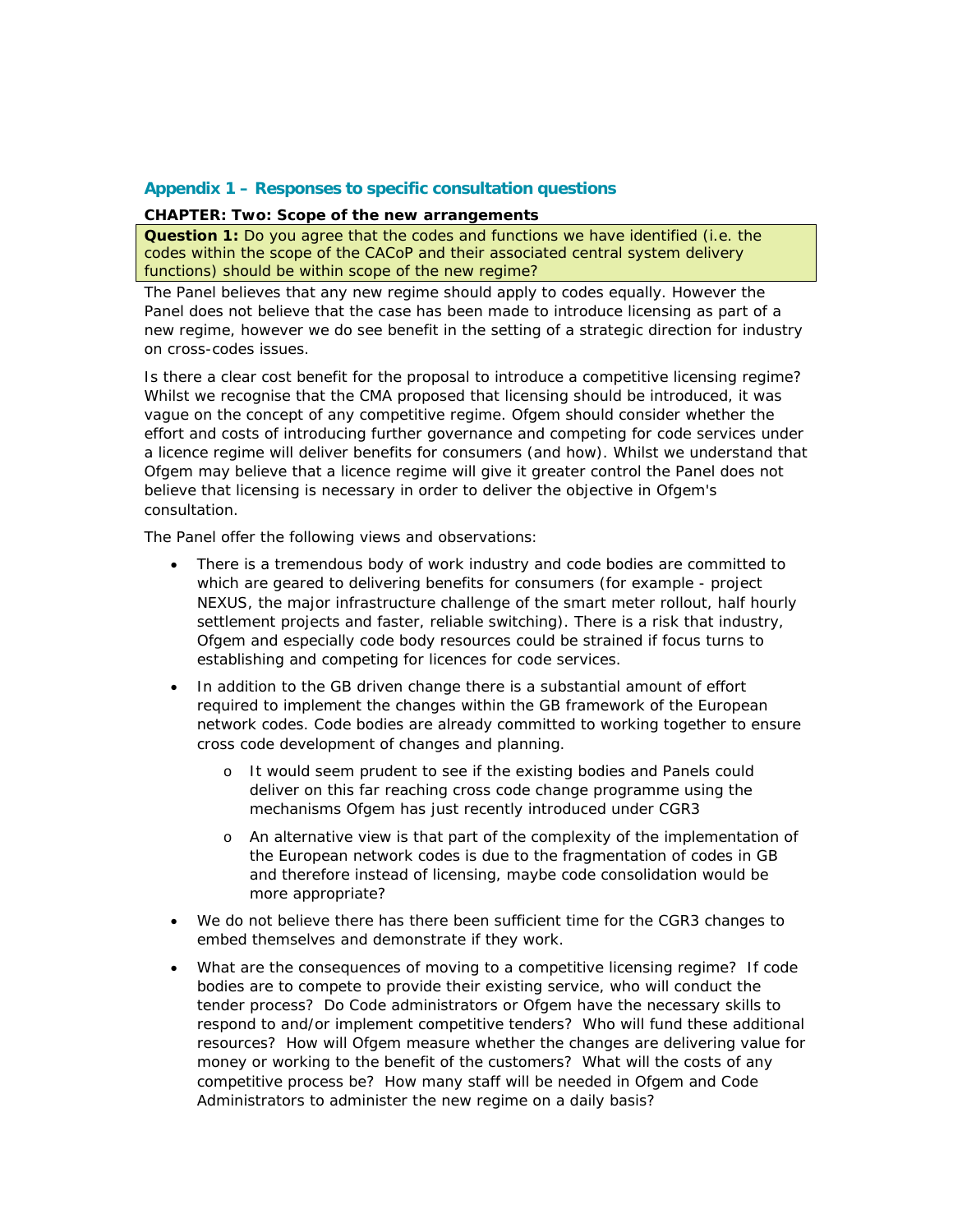- With specific reference to the BSC, the Panel believes that where competition can drive cost saving this is already in place, through the obligation on ELEXON/BSCCo to conduct tenders for BSC Agent services (the systems and major service contracts). The Panel works with ELEXON and its Board to ensure value for Parties (and ultimately customers). These BSC Agents (or subcontractors) equate to over 45% of ELEXON's total cost base of ELEXON's variable costs $2$ .
- The Panel is satisfied with existing BSC arrangements enabling it to challenge ELEXON on its performance. The introduction of licensing has been suggested as a means to incentivise code body performance via additional reward or margin at risk. For the BSC where ELEXON is not for profit, both situations would result in an increase in costs for no discernible benefit.
- Ofgem has never formally commented on the Panel plan or the BSCCo Business Plan. We assume Ofgem would have done so if it felt that effort, investment and prioritisation was not being directed to the appropriate strategic activities?
- Ofgem has powers under the BSC to instruct the Panel to re-prioritise changes, however it has never done so. Presumably Ofgem would have if it felt that change was not being progressed and prioritised as appropriate?
- Ofgem as the regulator and decision maker on material industry change has an important role in contributing to industry debate and change progression. Ofgem needs to ensure it can support the changes going through industry with the right personnel who can contribute and provide appropriate steer when necessary. The Panel notes that Ofgem personnel attend the Panel, issue groups and modification workgroups but the extent of guidance and comment has significantly decreased over the last 5 years. The Panel encourages Ofgem to ensure that its representatives are always able to provide a prompt Ofgem opinion and engage in Code changes and Panels as much as possible.

**Question 2:** Are there any other codes or systems that should be within scope and if so please give your reasons?

If any new regime is introduced, it should apply to all code services. We note that Ofgem has indicated that the data transfer service (DTS) could sit outside of any regime. We are concerned that this overlooks the importance of the link between the DTS and how obligations are discharged under the MRA and BSC and information transferred between Parties (data that is vital to the change of supplier process that directly impacts consumer experience). Changes to the BSC/MRA can impact the DTS, similarly the DTS should not be outside a regime when any change to the DTS could have a direct impact on the BSC/MRA.

**Question 3:** Are there any other factors you think we should consider when making this decision?

Please see the Panel response to question 1.

l,

# **CHAPTER: Three: Licensing and competition**

**Question 1:** What are your views on our proposed approach of including the code manager and delivery body function in a single licence?

Whilst the Panel does not believe licensing is necessary it observes that there is merit in having an end to end service under the BSC. ELEXON as the BSCCo has delivered the

<sup>&</sup>lt;sup>2</sup> See ELEXON Business Plan, issued annually to industry for comment.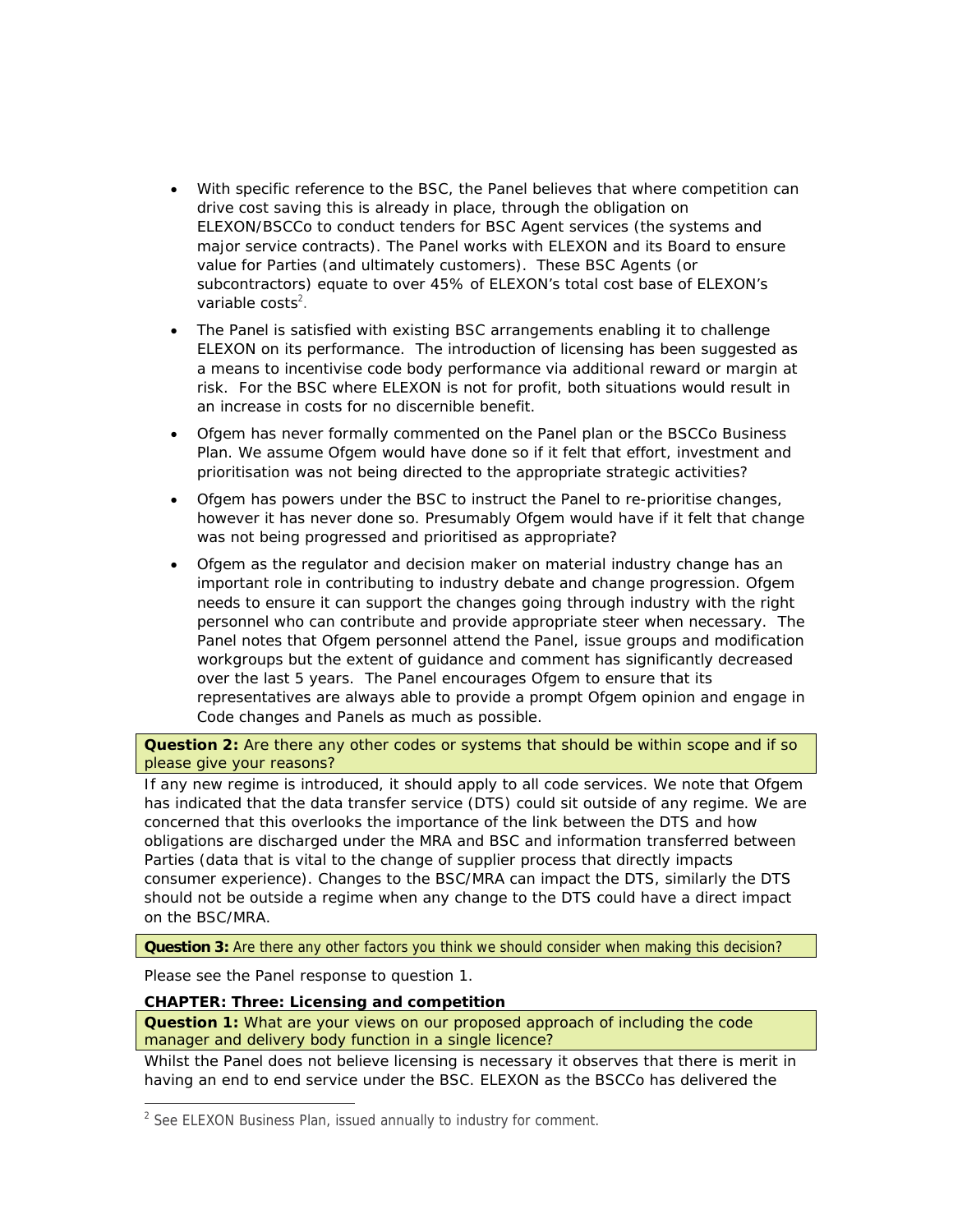code manager services and competitively procures and manages the delivery of the systems for BSC Parties and users. Having both elements within a single entity has allowed for the delivery of end to end change and a single point of contact for users. This is backed up by transparency of how costs and services are managed, through annual consultation on forward plans aligned to the Panel's plans.

The Panel believes the new governance proposals will lose many of the valuable current checks and balances. Code licence holders cannot be penalised due to the inaction or failure to comply of code signatories.

The Panel notes that many BSC parties have expressed a desire to see additional code functions merged into the BSC, for example where the rules around the balancing sit partly under the BSC and partly in the CUSC. These overlaps may be exacerbated by the way EU codes are introduced. Ofgem may therefore want to give additional thought to alternative ways to coordinate change and move the market forward, and we would support this.

**Question 2:** What are your views on strengthening the licence of NGET to include new code management requirements rather than holding a tender to identify an appropriate code manager?

The Panel believes that users of the NGET code services are best placed to comment. However the Panel believes that any new regime should be applied to all code services and does not agree that codes operated by National Grid need to be treated differently.

The Panel notes there are often interactions between the BSC, the CUSC and Grid Code. For many years the Panel has sent a representative to the Grid Code and ELEXON engages with the CUSC to understand potential cross code matters. In certain circumstances BSC changes rely heavily on National Grid's plans and system changes (e.g. Releases or EBS). Any changes must therefore continue to support or strengthen the links between the codes and how change is progressed and managed.

**Question 3:** What are your views on the merits and drawbacks of the four identified models for competitively licensing code management where applicable?

The Panel does not believe competitive licensing will be necessary to deliver improvements to cross code co-ordination and that existing mechanisms should be fully supported and made to work.

The Panel notes the scarcity of third parties with suitable skills to conduct any tender process for the proposed licensed services. The Panel itself does not have the appropriate structure (or skills) to run competitive tenders: it was never designed to do so. The BSC provides for BSCCo to be able to tender services but it as the incumbent provider it would be ineligible to conduct the tender process.

The Panel believes that Ofgem would need substantial (and probably expensive) new resources and skills to conduct any tender process for code services. However it must also justify the aim of tendering for licences: Is this to reduce costs? To oversee investment? or some other ambition? The principles and design of any licence and tender approach will determine how bidders respond and what type of service will be delivered. If there are additional activities required or cost controls from current code services can these not be introduced through existing licensing obligations and code rules?

The Panel is very concerned that the focus of any tender was simply about cost reduction. The BSC, along with other codes, is a highly technical contract which governs how BSC parties trade wholesale power. ELEXON staff are often extremely specialised in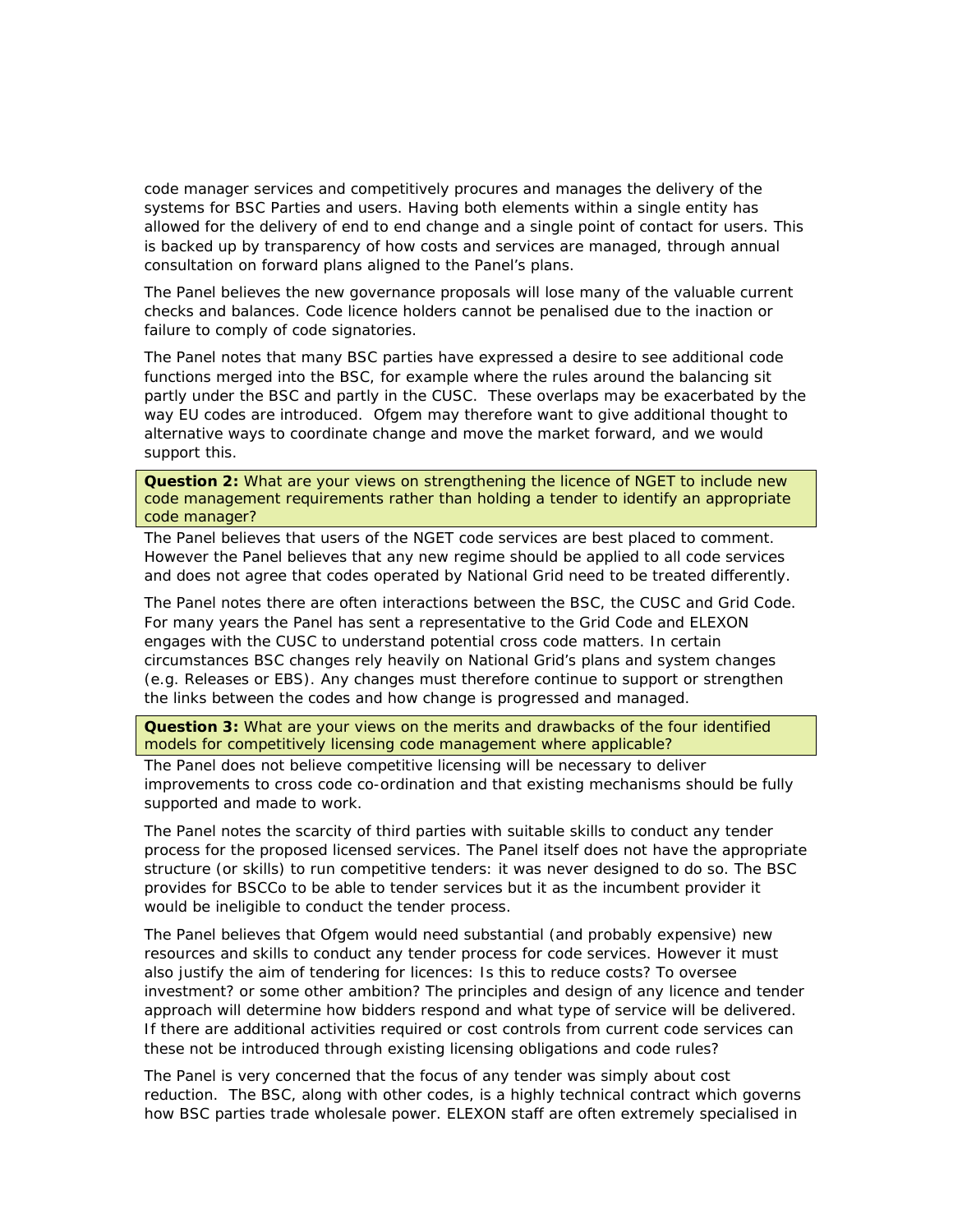their knowledge and ability to respond to BSC parties' needs. As BSC Agent services are already tendered out by ELEXON, any cost reductions will only be achieved at the expense of replacing more experienced staff with cheaper, less experienced personnel, which in the Panel's view, and that of industry generally, would be a retrograde step.

While a new provider could potentially run the BSC, and TUPE the staff, that sort of interruption and distraction to day to day operations represents a risk to the market that the Panel believes BSC parties will not wish to take, potentially for very small gain.

We do not expect any participant would enter into the process of obtaining a generic (permissive) licence to be able to bid for a fixed selection of services every few years. This appears to be an inefficient approach given the generic licence is unlikely to demonstrate capability to deliver any specific service which would have to be formally tendered for at a later point. This would point to the sole provider licenses being more appropriate and less costly to all parties than a permissive approach. In addition, willingness to participate will depend on how the licences are constructed, the perceived reward, what the enforcement looks like and the triggers for these.

## **CHAPTER: Four: Strategic direction**

**Question 1:** Do you agree with the purpose of the strategic direction?

The Panel agrees that it is beneficial to set a strategic direction which would provide a steer for how Ofgem wants industry, Panels and code bodies to focus their efforts and investment. Setting such a direction will be a challenge which will require all stakeholders to support and understand how a strategic direction balances the ambitions of policy against current change programmes, emerging technology and services and a backdrop of European driven changes, all whilst government is navigating Brexit discussions.

**Question 2:** Do you have any views on how the strategic direction should be developed and implemented?

The Panel would expect there to be deep consultation with all relevant bodies, including consumer groups, government, industry, code Panels, code bodies and other interested stakeholders. However we note that, to be useful, the direction will have to provide more than high level statements.

Currently codes are driven by different objectives and Ofgem has its own criteria for assessing change. It may be that this drives some inconsistency in assessment/outcomes.

Consideration could be given to greater alignment of the Applicable objectives across the codes and/or alignment with Ofgem's own duties. This could include, for example, the introduction of a consumer benefit specific Applicable objective to codes (which Ofgem has previously resisted).

**Question 3:** How much detail do you consider should be included in the strategic direction?

The strategic direction must allow stakeholders to adequately plan long term resources and system developments. In doing so it needs to balance the ambitions of policy against current change programmes, emerging technology and services and a backdrop of European driven changes (all whilst government is navigating Brexit discussions). Only then will a realistic overarching plan and with appropriate delivery timescales be created. Consideration could also be given to greater alignment of the Applicable objectives across the codes and/or alignment with Ofgem's own duties. This could include, for example, the introduction of a consumer benefit specific Applicable objective to codes (which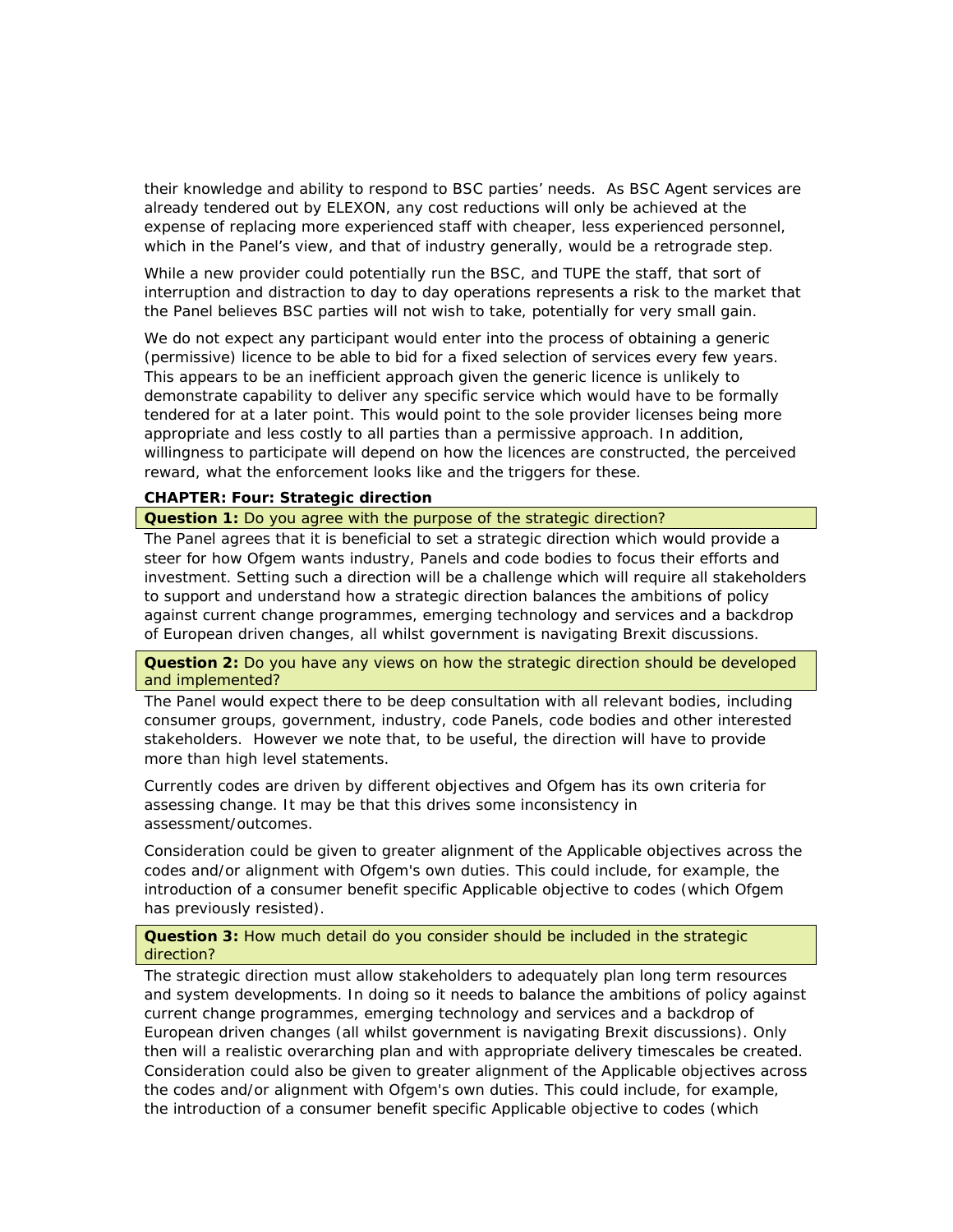Ofgem has previously resisted). Currently codes are driven by different objectives and Ofgem has its own criteria for assessing change. It may be that this drives some inconsistency in assessment/outcomes.

### **Question 4:** Which specific projects do you consider should be included in the initial strategic direction?

The Panel's existing live plan would be a key input to inform a strategic direction (and we understand other Panels are now developing their own plans and ELEXON is working with other code administrators on the initial cross code forward plan). As noted in our covering letter there is a substantial body of work currently underway that is drawing heavily on industry, code Panel, code body and other stakeholders' resources and funds. Items that should be included in a strategic direction (and their interactions, effort and priority understood) are Half Hourly settlement, faster/reliable switching, project NEXUS implementation, smart metering rollout, implementation of the European network codes and any intended additional policies arising from BEIS's current consultations and the latest European package.

# **CHAPTER: Five: Consultative board**

### **Question 1:** What do you see as the core role and functions of the consultative board?

The Panel makes the following observations in considering the role of the consultative board:

- Any new entity should not create additional burdens, costs or further fragment industry processes. This is particularly for smaller participants who currently struggle to engage across the existing framework
- Any entity needs to have suitable powers and responsibilities to avoid it becoming a talking shop
- Its constitution and membership must ensure a suitably detailed and cross code understanding (does any entity outside Ofgem have a suitable view of all the changes across industry and what type of people have a suitably broad understanding of the how the GB arrangements work as a whole)
- Expectations on code Panels with regards to the governance, providing information to a consultative board or where decision making and powers lie between the entities will need to fully identified

## **CHAPTER: Six: Moving to new arrangements**

**Question 1:** What are the main impacts of the proposed new arrangements on existing projects?

The Panel notes that there is a substantial body of work underway (including half hourly settlement, faster/reliable switching, smart rollout, project NEXUS, implementing European codes). The impact on the resources and efficient delivery of the current work could be highly detrimental as we believe the current level of change and industry programmes are already stretching participants.

**Question 2:** Would Ofgem's enhanced powers over strategically important modification proposals mean that our Significant Code Review (SCR) powers will be obsolete, and will the new powers form an effective substitute? Please explain your reasoning.

Ofgem must avoid becoming the proposer, judge and jury on code changes. This is partly because it is unlikely to fully understand at a necessarily detailed level the impact